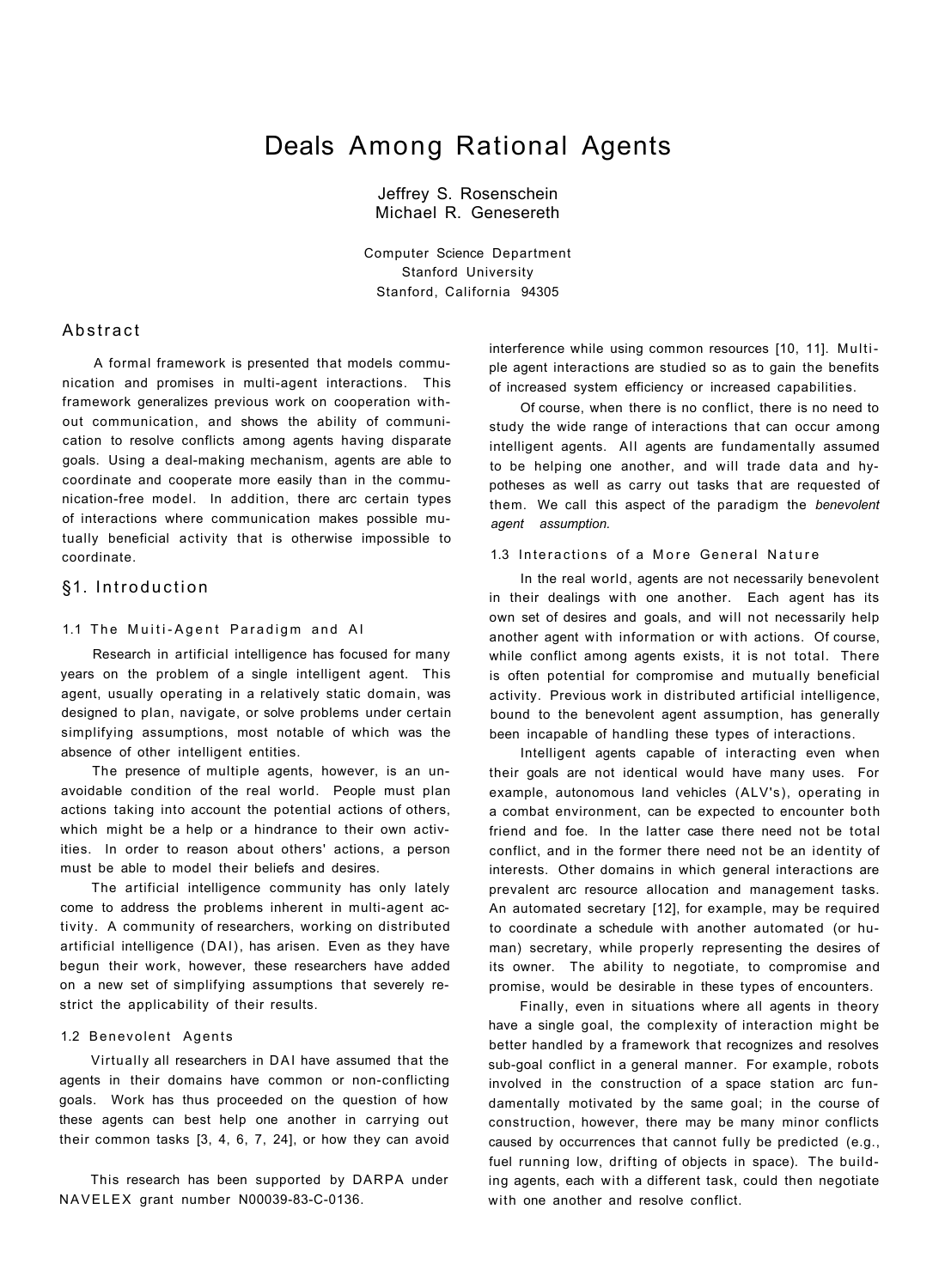#### 1.4 Game Theory's Model and Extensions

In modeling the interaction of agents with potentially diverse goals, we borrow the simple construct of game theory, the payoff matrix. Consider the fqllowiug matrix:

|    | c       | d |
|----|---------|---|
| a  | 3.      | z |
| IJ | 2<br>۰C | U |

The first player is assumed to choose one of the two rows, while the second simultaneously picks one of the two columns. The row-column outcome determines the payoff to each; for example, if the first player picks row b and the second player picks column c, the first player receives a payoff of 2 while the second receives a payoff of 5. If the choice results in an identical payoff for both players, a single number appears in the square (e.g., the *a\d* payoff above is 2 for both players). Payolls designate utility to the players of a particular joint move [18].

Game theory addresses the issues of what moves a rational agent will make, given that other agents are also rational. We wish to remove the *a priori* assumption that other agents will necessarily be rational, while at the same time formalizing the concept of rationality in various ways.

Our model in this paper allows communication among the agents in the interaction, and allows them to make binding promises to one another. The agents are assumed to be making their decisions based only on the current encounter (e.g., they won't intentionally choose a lower utility in the hope of gaining more utility later on). The formalism handles the case of agents with disparate goals as well as the case of agents with common goals.

## §2. Notation

We expand on the notation developed in [8]. For each game there is a set P of players and, for each player  $i \in P$ , a set  $M_t$  of possible moves for i. For  $S \subset P$ , we denote  $P-S$  by  $\bar{S}$ , and write i instead of  $\{i\}$  (so  $\bar{\imath} = P - \{i\}$ ). We write  $M_S$  for  $\prod_{i \in S} M_i$ .

We denote by m*s an* element of *Ms:* this *is* a joint move for the players in 6\ To  $m_S \in M_S$  and  $m_{\tilde{S}} \in M_{\tilde{S}}$ correspond an element  $\vec{m}$  of  $M_P$ . The payofT function for a game is a function

$$
p: P \times M_P \to \mathbf{R}
$$

whose value at  $(i, \vec{m})$  is the payoff for player i if move  $\vec{m}$ is made.

Each agent is able to specify a set of joint moves (i.e., elements of *Mp)* that specify outcomes the agent is willing to accept; this set is called an *offer group.* If any move or moves offered by one agent are likewise offered by all other agents, this set of moves constitutes the *deal* (i.e., the deal is the intersection of all the agents' offer groups). In practice, a single element of the deal set will be selected by a fair arbiter, and the result of the selection communicated to all agents. At that point, the agents are all compelled to carry out their part of the move. Of course, if the deal set has only one member, no arbiter is needed.

We define a secondary payoff function  $pay(i, m_{1}, D_{1}),$ the set of possible payoffs to *i* of making move mi, and suggesting offer group P<sub>i</sub>

$$
pay(i, m_i, P_i) = \begin{cases} \{p(i, \vec{d}) : \vec{d} \in P_i \land \\ \exists O_i | O_i \in allowed_n(i, P_i) \land \\ \vec{d} \in O_i\}, \text{ if such a } \vec{d} \text{ exists;} \\ \{p(i, \vec{m}) : m_i \in allowed_m(i, m_i)\}, \\ \text{otherwise.} \end{cases}
$$

We designate by *alluwedrn{i,mi)* the set of moves that other agents might potentially make while *i* makes move mi, and by *allowed0{i,Di*.),) the set of offers that other agents might make while *i* suggests offer group *Di.* Our formalism implicitly separates offer groups from moves (in other words, there will be no effect on moves by offer groups or vice versa). Intuitively, this reflects simultaneously revealing one's move and offer group, with one's eventual action determined by others' offer groups (that is, only if there is no agreement will you have to carry out your move). Future work might investigate the situation where offers arc made before moves are chosen, and may thus affect them.

For nonempty sets  $\{\alpha_i\}$  and  $\{\beta_j\}$ , we write  $\{\alpha_i\}$  <  $\{\beta_j\}$  if  $\alpha_j < \beta_j$  for all  $i, j$  (and say that  $\{\beta_j\}$  strictly dominates  $\{\alpha_i\}$ ). Likewise, we write  $\{\alpha_i\} \leq \{\beta_i\}$  for nonempty sets  $\{\alpha_i\}$  and  $\{\beta_i\}$  if  $\alpha_i \leq \beta_i$  for all  $i, j$  and the inequality is strict in at least one case. We then say that  $\{\beta_i\}$ dominates  $\{\alpha,\}$ .

Finally, we define  $p(S, y_S)$  as  $\{p(i, \vec{y}) : i \in S \land y_S \in$  $\{M_S\}.$  These are the possible payoffs to a group  $S$  of players of making move  $y_S$ .

## 2.1 Rational Moves

We will denote by  $\mathcal{H}_m(p, t)$  the set of rational moves for agent *%* in game p. We use the following definition to constrain what moves arc elements of  $R_m(p,i)$ , that is, what moves arc rational (we will follow the convention that free variables are considered universally quantified):

$$
pay(i, y_i, \emptyset) < pay(i, x_i, \emptyset) \Rightarrow y_i \notin R_m(p, i). \qquad (1)
$$

In other words, if, when no binding agreement will be reached, every possible payoff to *i* of making move *yt* is less than every possible payoff to  $i$  of making move  $x_t$ ,, then  $y_i$ is irrational for i. Of course, this does not imply that x<sub>i</sub> is rational, since better moves may still be available.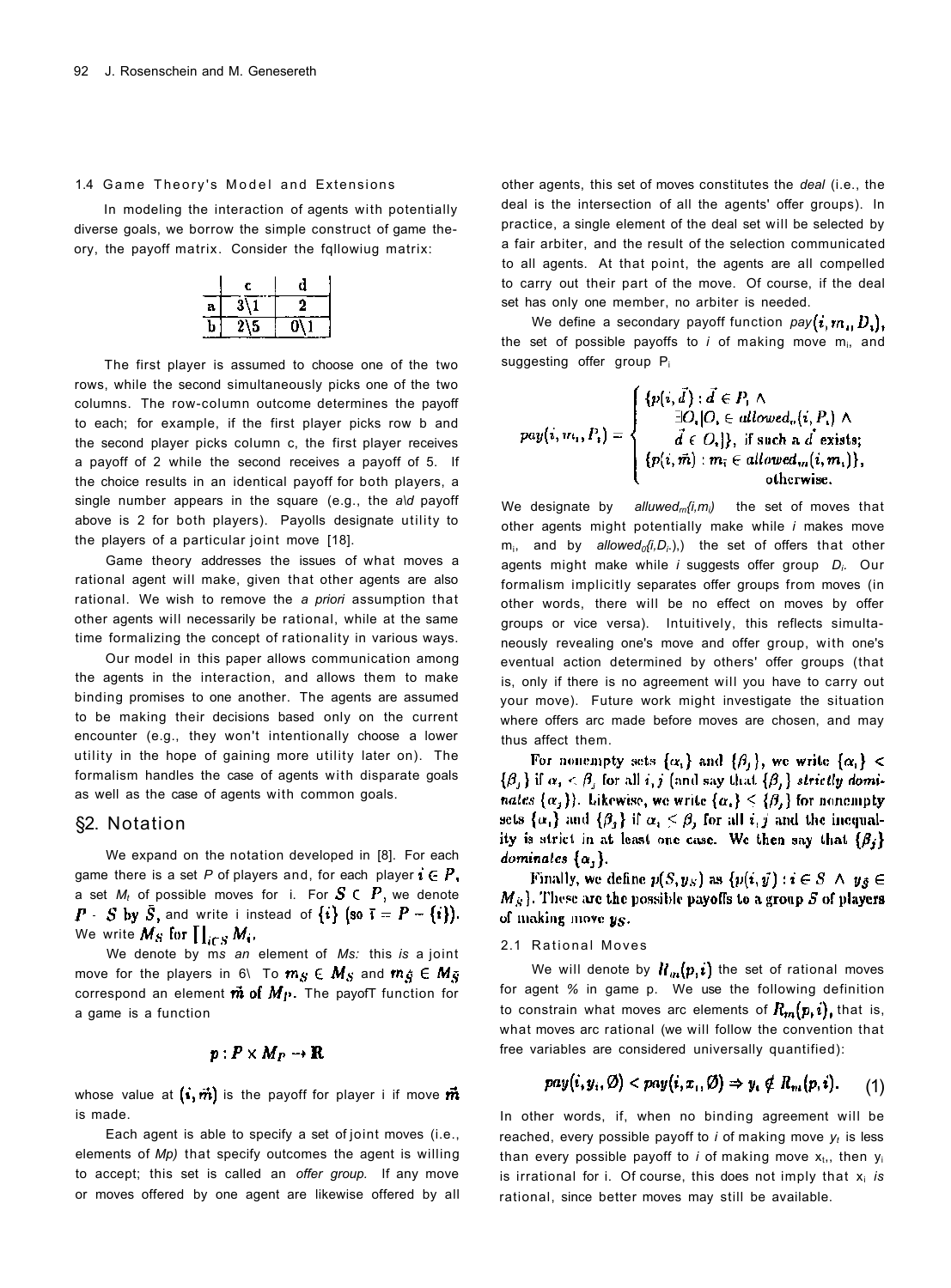In general, it will not be possible to fully specify the value of  $pay(i, m_i, \emptyset)$  for all m<sub>n</sub> since there is not full information as to the moves that the other agents will make. Instead, we use (1) to show that some moves are *not* rational. Because the dominance relation is transitive but irreflexive (and there are a finite number of moves), it is impossible to show that all moves are irrational.

### 2.2 Rational Offer Groups

We define a *rational offer group* in a way analogous to how we defined a rational move above. We denote by  $R_{\alpha}(p, i)$  the set of rational offer groups for agent % in game p, and characterize a rational offer group by the following constraint on  $R_{\omega}(p,i)$ 's members:

$$
\exists m_i [pay(i, m_i, P_i) < pay(i, m_i, O_i)] \Rightarrow P_i \notin R_o(p, i). \tag{2}
$$

In other words, if for some move  $m<sub>x</sub>$  every possible payoff resulting from offer group  $P_t$  is less than every possible payoff resulting from offer group  $0,$ , then  $P_i$  is not a rational offer group.

There is one more constraint on members of  $R_0(p,i)$ : rational offer groups specify (through the function p) a continuous range of payoffs that are acceptable to an agent. Intuitively, a rational offer group must reflect the notion of "monotonic satisfaction"- -if a rational agent is satisfied with a particular payoff, he will be satisfied with one of equal or greater value (this is a fundamental meaning of "utility"). Formally, we write

$$
[p(i, i') \leq p(i, \tilde{s}') \land i' \in O_i] \Rightarrow \tilde{s} \in O_i \qquad (3)
$$

for all  $O_i \in R_n(p, i)$  and moves  $\vec{r}$  and  $\vec{s}$ . For a particular game and player, a rational offer group can thus be unambiguously specified by any of its members with the lowest **payofT.** 

In general, there may be more than one rational offer group for an agent in a game. If full information were available to an agent about the offers others were going to make (along with their "backup moves"), it would be trivial to determine  $R_n(\boldsymbol{y}, i)$ . In practice such information is not available, but a rational agent i may be able to discover *some* rational olfer group, i.e., some offer group provably in  $R_0(p,i)$ .

# 2.3 **Rational** Moves an d **Offer** Groups **for a Set of Players**

We also wish to define the rational moves and the rational offer groups available to a set of players. For  $S \subset$  $\boldsymbol{P}_i$  we denote by  $\boldsymbol{R}_{m}(\boldsymbol{p},\boldsymbol{S})$  the rational moves for the group *S* in the game p. It follows that the members of  $R_m(p, S)$ arc elements of *Ms.* We assume that

$$
R_m(p,S) \subset R_m(p,S') \times M_{S-S'} \text{ for } S' \subset S.
$$

This states that no rational move for a set can require irrationality on the part of a subset. An obvious **consequence**  of this assumption is that

$$
R_m(p,S)\subset \prod_{i\in S}R_m(p,i).
$$

A move that is rational for a group of players is thus rational for each player in the group.

Similarly, we denote by  $R_o(p, S)$  the set of rational deals for *S* in the game  $p$  (that is, the members of  $\mathbf{R}_{u}(p, S)$ ) are sets of elements from  $M_P$ ). It is the "crossproductintersection" of rational offer groups for the individual agents:

$$
R_o(r, S) = \{O: O = \bigcap_{j \in S} O_j \ \land \ O_j \in R_o(p, j)\}.
$$

#### 2.4 Rationality Assumptions

The value of  $pay(i, m, y_i)$  will depend, of course, on the values of allowed<sub>m</sub>(i, m<sub>t</sub>) and allowcd<sub>0</sub>(i, y<sub>t</sub>) (i.e., the moves and the deals that other agents can make). In order to constrain the value of *pay,* we now define each of **the**  *allowed* functions *(allowedm* is defined as in [8]).

- 1. Minimal move rationality:  $allowed_m(i, m_i)$  = M<sub>i</sub> Each player assumes that the others may be moving randomly.
- 2. Separate move rationality:  $allowed_m(i, m_i) \in R_m(p, i)$ . Each player assumes the others arc moving rationally.
- 3. Unique move rationality: For all m, and m', allowed<sub>m</sub>(i, m<sub>i</sub>) = allowed<sub>m</sub>(i, m') and *\alloedm [i, mt)1=* 1. Each player assumes that the others\* moves are fixed in advance. This may be combined with separate rationality.

The assumptions above do not fully specify what **is**  or is not a rational move. Rather, they help constrain **the**  set of rational moves by allowing us to prove that certain moves are not rational. We\* now define analogous assumptions regarding deals other agents might be making:

1. Minimal deal rationality: allowed<sub>v</sub>(i, y<sub>1</sub>)  $\subset$   $P(M_P)$ , where  $P(M_P)$  denotes the power set of *Mp.* Each player assumes that the **others**  may be making random **deals.** 

2. **Separate deal rationality: allowed**<sub>o</sub> $(i, y_i) \subset R_o(p, i)$ . Each player assumes that the others are making rational deals.

3. Unique deal rationality: For all  $D_i$  and  $E_i$ , allowed<sub>u</sub> $(i, D_i) =$  allowed<sub>u</sub> $(i, E_i)$ and  $|$ **allowed<sub>u</sub>** $(i, D_i)| = 1$ . Each player assumes that the others' offers arc fixed in advance. This may be combined with separate deal rationality.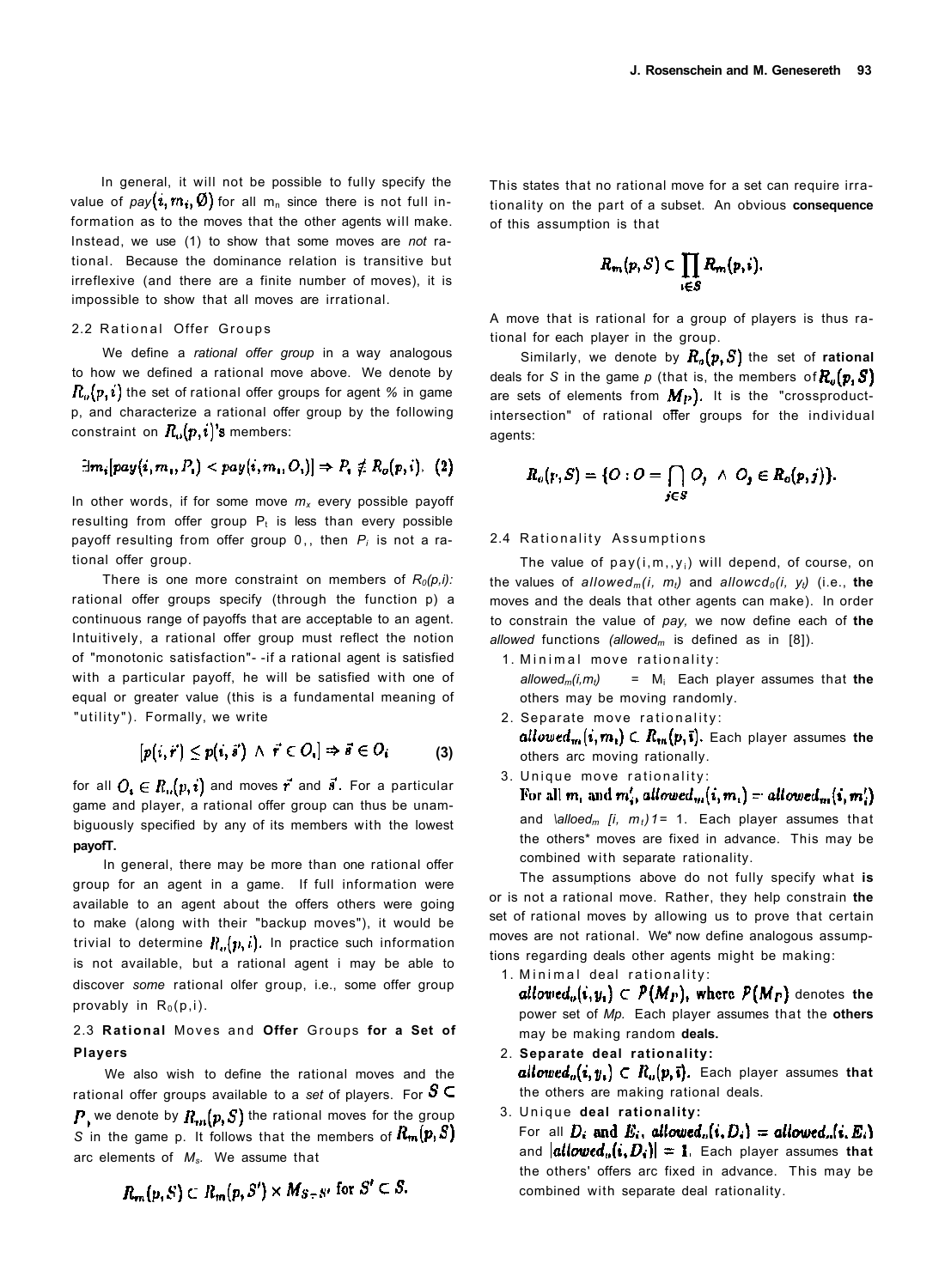We refer to the combination of separate and unique move rationality as individual move rationality, and to the combination of separate and unique deal rationality as individual deal rationality. As in [8], any move that can be proven irrational under the assumption of minimal move rationality will be similarly irrational under the other move rationality assumptions. Analogously, any offer group that can be proven irrational under the assumption of minimal deal rationality will be irrational under the other deal rationality assumptions.

# §3. Rational Deal Characteristics

With our notational conventions defined, we can now prove several characteristics of  $R_o(p|\psi)$ . henceforth use *S* to denote any move that gives agent *i* his highest payoff.

Theorem 1 (Existence of a non-null rational offer group).  $|R_{\rho}(p, \mathbf{t})| \geq 1$ .

Proof. If  $R_q(p,i)$  were empty then *i* would do best by making no offers and relying on his move to generate his payoff. But  $pay(i, m_1, \vec{s})$  will be greater than or equal to  $pay(i, m_i, \emptyset)$  for all m<sub>t</sub> (since **s** will either be matched by other agents, increasing i's payoff, or will not be matched, and will therefore be harmless since it doesn't affect other's moves). Thus the offer group  $\{\vec{s}\}\$  would also be in  $R_o(p,i)$ , guaranteeing it to have at least one non-null member.

It follows directly from the definition of a rational offer group (3) that all non-empty members of i's set of rational offer groups include  $\vec{a}$  Together with Theorem 1, this implies that it is always rational for an agent to include in his offer group the move that gives him his highest payoff.

In addition, an agent can often restrict his offers to those whose payoffs arc higher than that which he can get by making the null offer, relying on his move to give him this payofT.

Theore m 2 (Lower bound). *Assuming unique deal* rationality, *if for any move* m, and joint move  $\vec{y} \neq \vec{s}$ ,

$$
p(i, \vec{y}) \leq pay(i, m_i, \emptyset),
$$

 $\exists O_i | O_i \in R_o(p, i) \land \vec{y} \notin O_i$ .

### Proof. There are two cases:

1.  $p(i, \vec{y}) < pay(i, m_i, \emptyset)$ : The only way for  $\vec{y}$  to be in some rational offer group  $P_i$  is for the  $\vec{y}$  deal not to be accepted (otherwise  $pay(i, m_i, P_i)$  would be dominated by the offer group  $pay(i, m_i, O_i)$  where  $O_i =$  $\{\vec{x}: p(i, \vec{x}) > p(i, \vec{y})\}\)$ . But if  $\vec{y}$  is not accepted, then it is equivalent to another offer group that includes only those moves with payoffs higher than  $\vec{y}$ . This smaller offer group will then also be in  $R_o(p, i)$ .

2.  $p(i, \vec{y}) = pay(i, m_i, \emptyset)$ : Assume that  $\vec{y}$  is in some rational offer group  $P_i$ . If  $\vec{y}$  is not accepted, or is accepted along with other offers, then  $pay(i, m_i, O_i) >$  $pay(i, m_i, P_i)$  where  $O_i = {\{\vec{x} : p(i, \vec{x}) > p(i, \vec{y})\}},$ so there is another rational offer group without  $\vec{y}$ , namely the offer group  $O_i$ . If  $\vec{y}$  is the only accepted offer, then  $pay(i, m_i, \vec{s}) = pay(i, m_i, P_i)$  (where  $\vec{s}$  is the move that gives  $i$  his highest payoff), since  $\vec{s}$  will not be accepted anyway and therefore  $pay(i, m_i, \vec{s}) =$  $pay(i, m_i, \emptyset)$ . Again, there is a rational offer group that does not include  $\vec{y}$ .  $\Box$ 

Note that Theorem 2 will not hold for S (i.e., the joint move that gives *i* his highest payoff) since that would contradict Theorem 1 (Theorem 2's proof makes implicit use of the fact that  $\vec{y} \neq \vec{s}$  in its construction of the dominating offer group O<sub>t</sub>). Note also that Theorem 2 will not hold under minimal deal rationality. Imagine that a perverse opponent chooses his ofTer group as follows:

- 1. If you include in your offer group deals with low payoff (for you), he will accept the deal with your best payofT;
- 2. If you don't offer that low deal he will accept no deals and you will have to rely on your move to get a payoff.

Under these circumstances (fully consistent with minimal deal rationality), it might be to your advantage to offer a low-payoff deal, "since that might be the only way to get your maximal payoff.

## 3.1 Restricted Case Analysis

The consequences of Theorem 2 will differ, of course, based on assumptions about *allowedrri* since these will affect  $pay(i, m_1, \emptyset)$  for any given  $m_t$ . Consider the following payoff matrix:

|   | Ł      |          |
|---|--------|----------|
| a | 1\4    | ι5<br>O, |
| b | ,<br>3 |          |

It is shown in [8] that, assuming minimal move rationality (potentially random or even malevolent moves by other agents), the row agent can still use "restricted case analysis" to constrain his move to b. If unique deal rationality can be assumed then the offer group consisting solely of move *b\c* (i.e., bottom left corner) is *guaranteed* by Theorems 1 and 2 to be a rational offer group. Of course, there may be other rational offer groups, for example the offer {b\d,b\c}, depending on what deals the other player can offer.

Wc formalize part of the above discussion:

Corollary 3 (Restricted case analysis). Assuming *minimal move rationality and unique deal rationality, if for some* xi *and yt) for all xi and yi*,

$$
p(i,\vec{y}') < p(i,\vec{x}),
$$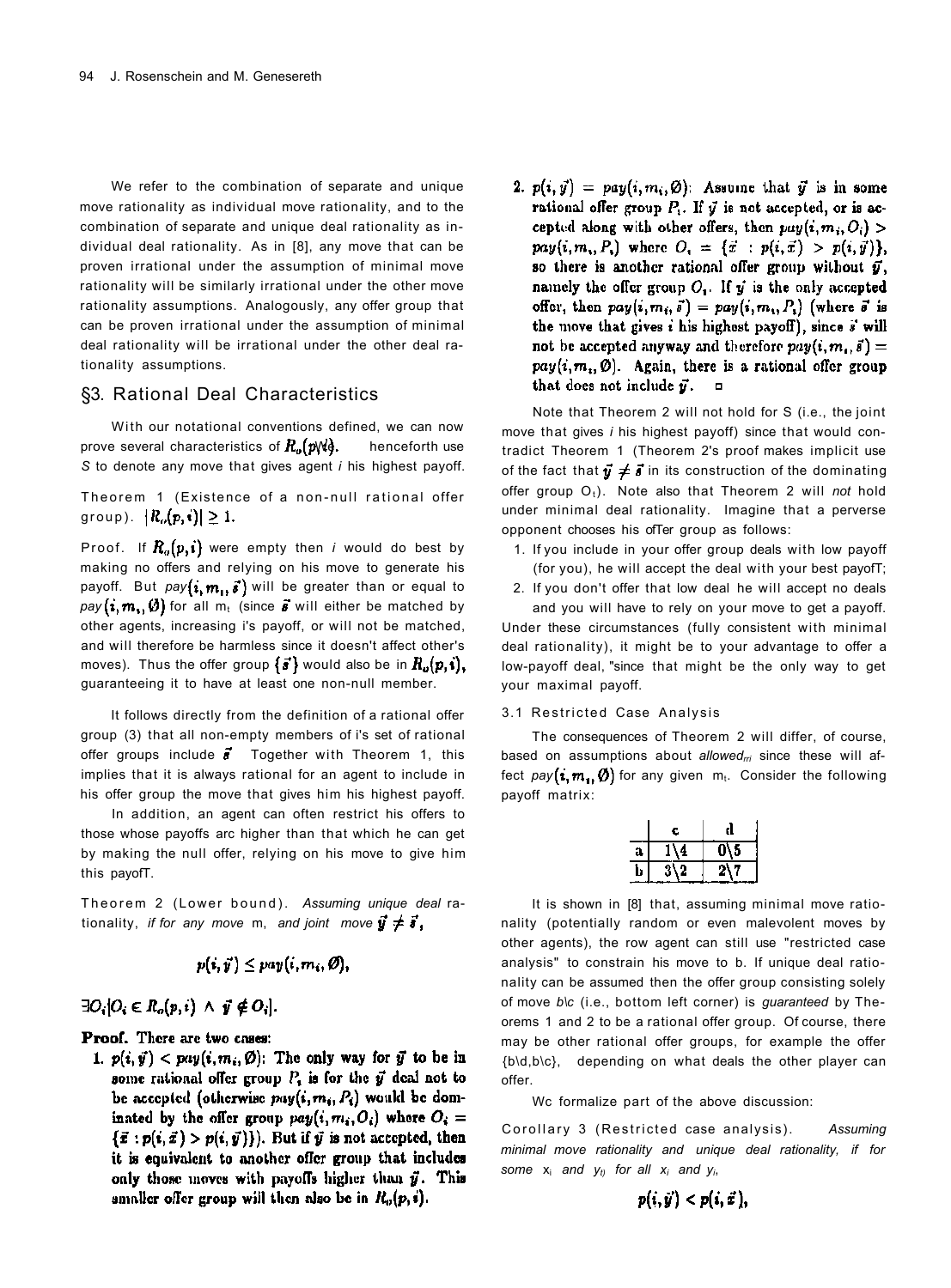*then there exists an*  $O_i \in R_o(p, i)$  *such that no*  $\vec{y}$  *is in*  $O_i$ Proof. Follows from Lemma 3 in [8] and Theorem 2.

#### 3.2 Case Analysis and Iterated Case Analysis

There are restrictions on rational offer groups analogous to Corollary 3 that apply for case analysis and iterated case analysis under the assumptions of unique and individual move rationality, respectively. The case analysis situation is represented in the following payoff matrix, seen from the row player's perspective:

|   | c       | α |
|---|---------|---|
| a | 4       |   |
| D | 3'<br>5 |   |

The row player need only assume that the column player's move will not be affected by its own move (i.e., unique move rationality) to realize that making move *a* is in all circumstances superior to making move 6. As long as unique deal rationality can also be assumed, there is a guaranteed rational offer group consisting only of move *a\c.* 

Corollary 4 (Case analysis). Assuming unique move *rationality and unique deal rationality*, *if [or some xi and y*<sup>*t*</sup> [or all  $x_i$  and  $y_i$  with  $x_i = y_i$ 

$$
p(i,\vec{y}) < p(i,\vec{x}),
$$

*then there exists an*  $O_i \in R_u(p, i)$  *such that no*  $\vec{y}$  *is in*  $O_i$ Proof. Follows from Lemma 4 in [8] and Theorem 2.

Similarly, if the column player can assume that the row player is rational and making moves independent of the column player's moves (i.e., individual move rationality), then he can prove that move *d* is optimal in the above matrix (since the row player will play *a).* With unique deal rationality, he has a guaranteed rational offer group of {a\d,b,\c} (the offer group *{b\c}* is also rational).

The effect of Theorems 1 and 2 is to show us that there is always a rational offer group that includes an agent's highest payoff outcome, and includes no outcomes below or equal to what he could achieve without deals. Below, we consider other constraints on an agent's rational offer groups.

## §4. The Group Rationality Theorem

The work in [8] and [9] was concerned with the formalization of cooperative behavior, given certain constraints about the agents participating in an interaction. Using our notation, a desirable general result would have been

$$
(\mathcal{A}_y)(P,\vec{y},\emptyset) < \text{pay}(P,\vec{x},\emptyset) \Rightarrow \vec{y} \notin R_m(p,P),
$$

that is, if any joint move for all players is dominated by any other, then the dominated joint move is not rational for them. This result could not be proven, and the inability to do so stemmed directly from the lack of communication inherent in the model. Without at least minimal communication (e.g., sell-identification), there is no way to coordinate on a universally perceived best move when several such moves exist.

We are now able to derive an important result about *Ro(p, P) very* similar to the elusive non-communication result in (4).

Theorem 5 (Group offers). Assuming individual deal *rationality,* 

$$
p(P, \vec{y}) < p(P, \vec{x}) \Rightarrow \exists O_i \big[ O_i \in R_o(p, i) \ \land \ \vec{y} \notin O_i \big]
$$

for all  $i \in P$ .

Proof. There are two possible cases:

- 1.  $\forall O_j[O_j \in R_o(p, \bar{t}) \rightarrow \bar{y} \notin O_j$ : Since  $\vec{y}$  will not be a consummated deal, if  $P_1$  is any offer group containing  $\vec{y}$  then  $pay(i, m_i, O_i) \geq pay(i, m_i, P_i)$  where  $O_i = {\vec{x} : p(i, \vec{x}) > p(i, \vec{y})}.$  Along with Theorem 1, this shows the existence of a non-null rational offer group without  $\vec{y}$ .
- 2.  $\exists O_j|O_j \in R_n(p,i) \land \vec{y} \in O_j$ : All other agents are rational (by assumption), and any rational offer group that includes  $\vec{y}$  also includes  $\vec{x}$  (3); thus, if  $P_i$  is any offer group containing  $\vec{y}$ , then  $pay(i, m_1, O_1)$  $pay(i, m_i, P_i)$  where  $O_i = \{x : p(i, \vec{x}) > p(i, \vec{y})\}.$ This, along with Theorem 1, shows the existence of a rational offer group without  $\vec{y}$ ,  $\theta$

Because of Theorem 5, a rational agent interacting with other rational agents knows that he need not offer a move that is dominated for all players—doing so cannot increase his payoff. If the other rational agents also know that all agents arc rational, they too will realize that they can refrain from offering a move that is dominated for all players. Higher levels of knowledge [13], such as their knowing that all agents know that all agents arc rational, are not needed. In addition, because of the definition of rational offer groups (3), the agents can refrain from offering any moves with smaller payoffs, since those groups would necessarily include the dominated move.

## §5. Examples

We will now examine the consequences of our rational offer theorems in several additional types of games.

#### 5.1 Best Plan

The best plan scenario is reflected in the following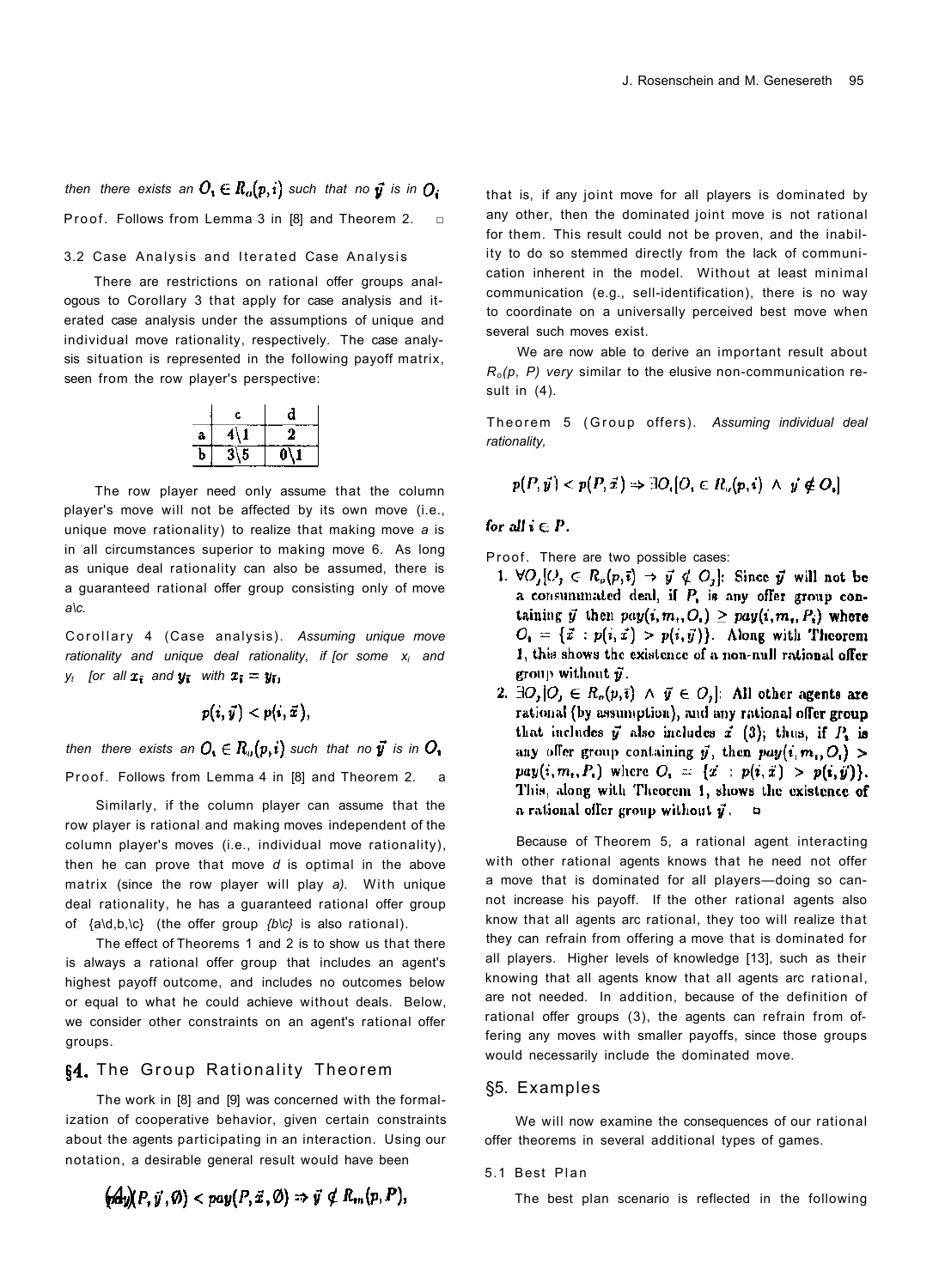matrix:

|   | C | ۵ |
|---|---|---|
| а |   | 4 |
| b | 5 | 6 |

All agents recognize that there is a single best move; how will their offer groups reflect this? From Theorem 1, a rational agent knows that he can safely offer the move that gives him his best payoff (i.e., move *a\c),* even assuming minimal deal rationality on the part of other players (though the theorem is noncommittal as to whether other moves can or should be included with it). All players can also rule out move *a\d* using Theorem 2 if unique deal rationality holds (since *a\d* yields the lowest payoff). If there is an assumption of individual deal rationality, Theorem 5 can guarantee each agent that the offer group consisting solely of *a\c* is rational. Communication thus allows coordination on the best plan under more intuitive assumptions about the interaction than those used in [8].

### 5.2 Breaking Symmetries—Multiple Best Plan

Our rational offer group theorems allow us to solve the "Multiple Best Plans" case that could not be solved in [8]. The following matrix illustrates the scenario:

|   | c | O |
|---|---|---|
| а |   |   |
| b |   |   |

Assuming minimal deal rationality, an agent can rationally offer *b\c* and *a\d.* In addition, assuming unique deal rationality an agent knows that he can rationally not offer *a\c* and *b\d* (since they arc lowest yield moves). This analysis can be done by both agents if they are rational and operating under the unique deal assumption. Their offer sets will overlap on the multiple best outcomes; selection of a single alternative from the multiple agreements then occurs.

#### 5.3 Prisoner's Dilemma

The prisoner's dilemma is represented by the following matrix (we choose different names for our moves so as to conform to the literature):

|   | с               | d      |
|---|-----------------|--------|
| C | 3               | $0\,5$ |
| d | 50 <sub>0</sub> |        |

Each agent most desires to play *d* while the opponent plays c, then to play *c* along with the opponent, then to play *d*  along with the opponent, and least of all to play c while the opponent plays *d.* The dilemma comes about because

case analysis implies that it is always better to play *d;*  both players choosing d, however, is less desirable *for both*  than if they had chosen c. The dilemma has received much attention within the philosophy and game theory literature [2, 5, 22, 27]. In the usual presentation of the prisoner's dilemma, playing *c* is called "cooperating," and playing *d* is called "defecting." With the presence of binding promises, in fact, there is no dilemma:

Corollary 6 (Prisoner's Dilemma). If all players know *that all players are operating under the assumption of individual deal rationality, agents will cooperate in the prisoner's dilemma.* 

Proof. The first player knows that it is rational to offer *d\c* (since it is rational even under minimal rationality, Theorem 1); he also knows it is irrational to offer *c\d*  (from Theorem 2, since individual deal rationality includes unique deal rationality). By Theorem 5, there is a rational offer group without *d\d.* Now he knows that the other agent will not offer *d\c* (since the other agent is assumed rational and operating under the assumption of unique deal rationality, Theorem 2). Since *d\c* will certainly not be met,  $pay (i,d, \{d\}c)$   $\leq pay (i,d,\{d\}c,c\}$ . Thus, the offer group  $\{d\backslash c, c\backslash c\}$  is rational. The second agent will, if rational and working under the same assumptions, come to the same conclusion. The deal *c\c* will be struck, and the agents avoid the *d\d* trap.

## §6. Extending the Model

For certain types of interactions, the model presented above (i.e., the various assumptions and theorems about rational moves and deals) does not specify rational activity in sufficient detail. We can extend the model in a variety of ways to handle these cases, and at the same time capture a wider range of assumptions about the interaction. In this section, we briefly present some of the extensions that might be made to our original model.

#### 6.1 Similar bargainers

Consider the following payoff matrix (equivalent to game 77 in Rapoport and Guyer's Lixonomy [23])

|   | c      | d   |
|---|--------|-----|
| a | 3      |     |
| b | $5\,0$ | 0\5 |

Assuming separate deal rationality, the first player can assume that *b\c* should be in a rational offer group of his, and that *b\d* should not be. What else can be said about what constitutes a rational offer group in this game? There arc three choices, namely  $\{b\backslash c\}$ ,  $\{a\backslash c, b\backslash c\}$ , and *{a\d,a\c,b\c}.* In order to decide among the choices,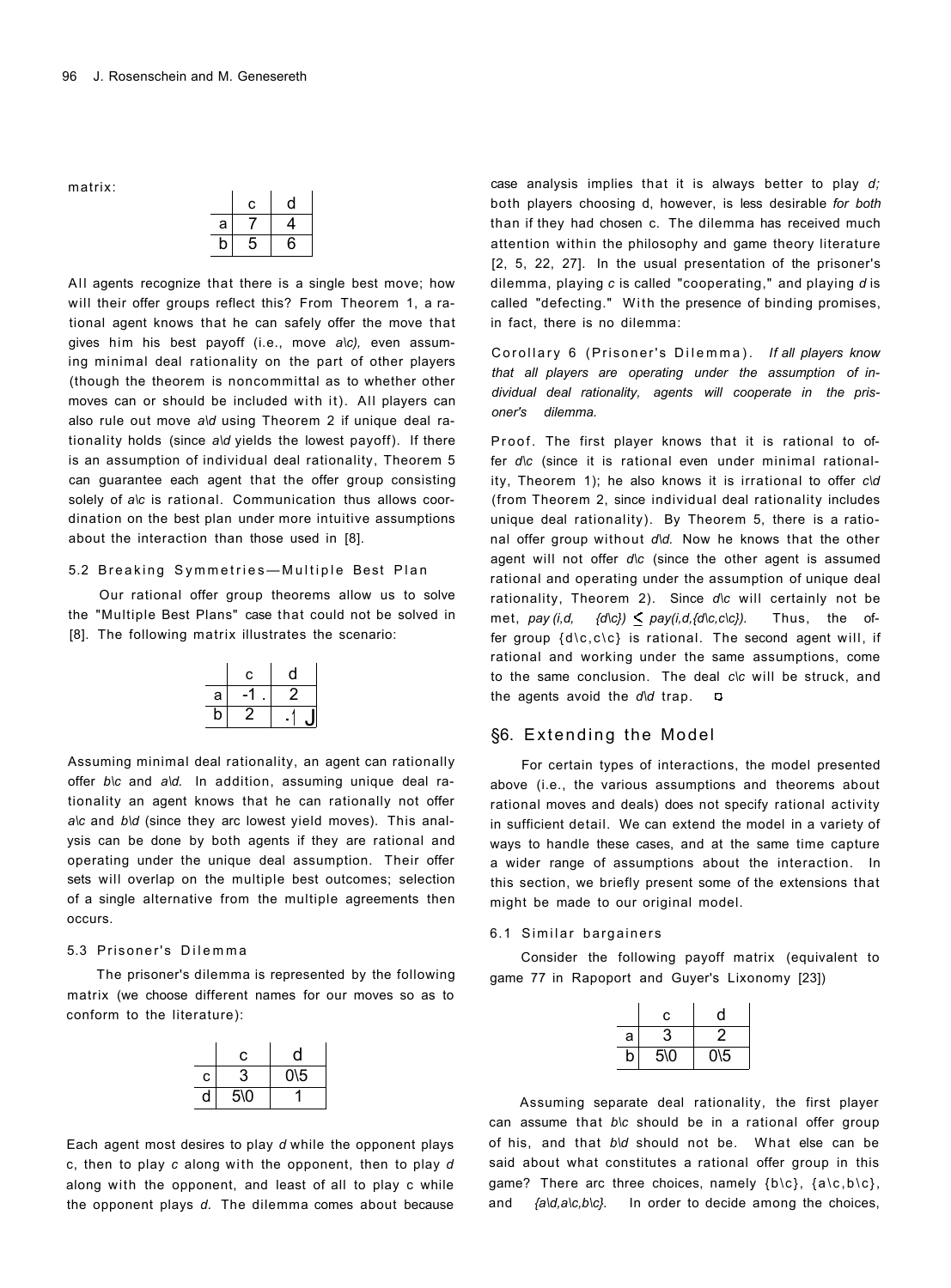we would like to make more assumptions about the "bargaining tendencies" of the other agent (since, in fact, some agents might be tougher deal-makers than others). We will ignore what value the agents might place on making a particular move in the absence of a deal, since the payoff is underdctermined.

Let us define two offer groups *Ot* and *03* to be *similar*  if and only if they both have the same lower boundary for what deals are included or not included. It is true that *similar*  $\{O_i, O_j\}$  if and only if

$$
\exists n[p(i, \vec{y}) > n \Leftrightarrow \vec{y} \in O_i \ \land \ p(j, \vec{x}) > n \Leftrightarrow \vec{x} \in O_j]
$$

for some number n. If we use the similar bargainers definition, wc implicitly assume some meaningful measure for comparing inter-personal utility.

One assumption to use in deciding upon rational offer groups is now that the other agent will accept deals that you would accept; that is,  $O_j \in R_p(p,j) \leftrightarrow O_i \in R_p(p,i)$ where  $\text{similar} \left( O_n, O_n \right)$ .

Under this assumption, we can decide what deal is rational in the above game. Player 1 reasons that if he offers {b\c}, player 2 (who is a similar bargainer) will offer only *{b\d}.* There will be no match. In the same way, if it would be rational for player 1 to offer {a\c, *b\c}* then player 2 will offer {a\c,b\d}, with an agreement on *a\c* and a payoff of {3} for both. If player 1 offers *{a\d,a\c,b\c}* then player 2 will offer {a\d,a\c,6\ci} and there will be agreement on *a\d* and on *a\c,* with a payoff of {2,3} for both. Since {3} dominates {2,3}, agents who assume common knowledge [13] of the similar bargainer assumption should choose the rational offer group that yields agreement on *a\c.* 

6.2 Stochastic Model-The Game of Chicken

Note, however, the following payoff matrix (commonly known as the game of chicken [23]):

|   | c | 0      |
|---|---|--------|
| а | æ | 5<br>A |
| D |   |        |

Two agents, even if they assume individual deal rationality and the similar bargainers assumption, will be faced with the following choices: a payoff of {3} or a payoff of {2,3,5}. According to our definitions, neither of these sets dominates the other.

If, however, we extend the model to include a probabilistic choice from within the agreement set, it is clear that the latter agreement set dominates the former (with an expected value of 3.33 versus 3). A further stochastic extension to our model would allow moves themselves to be specified probabilistically (e.g., *a* with probability .5, and *b* with probability .5). In the game theory literature,

this is the distinction between pure strategics and mixed strategics [18]. An analysis of this model is beyond the scope of the present discussion.

## 6.3 Conjunctive Offers-Battle of the Sexes

In the game of chicken example presented above, there was an added complexity that was temporarily ignored: the possibility of "defection." If one agent reasons that the other agent will accept all payoffs above 2, it is to the first agent's benefit to only offer moves of payoff 5 (this is analogous to the prisoner's dilemma, with the same potential that both players will use identical reasoning and no agreement will be reached). A similar problem can be seen in the so-called battle of the sexes matrix, seen below.

|   | c | α |
|---|---|---|
| a |   | ı |
| D |   |   |

One approach to solving this problem is to allow "composite" offers, for example, an offer consisting of a conjunct of several moves (the conjunct must be matched exactly in order for a deal to occur). Thus, the offer consisting of  $a \, d \wedge b \, c$  can consistently be made by both agents without the potential of defection (and with an expected utility of 1.5 for each). This notion can be extended to general logical offers consisting of disjuncts, conjuncts and negations of joint moves. The battle of the sexes can thus be uniquely solved with the assumption of similarity in bargaining, if conjunctive offers are allowed.

## §7. Previous Work

The subject of interacting rational agents has been addressed within the field of artificial intelligence as well as in the discipline of game theory. Here we will briefly review relevant contributions from these two areas, and contrast our present approach with previous efforts.

## 7.1 Work in Artificial Intelligence

As mentioned above, researchers in distributed artificial intelligence have begun to address the issues arising in multi-agent interactions. Lesser and Corkill [4] have performed empirical studies to determine cooperation strategies with positive characteristics (such as, for example, what types of data should be shared among distributed processors). They are solely concerned with groups of agents who share a common goal, but have acknowledged the benefit even under this assumption of having agents demonstrate "skepticism" (i.e., not being distracted by others' information).

Georgcff [10,11] has developed a formal model to combine separate plans of independent agents. The primary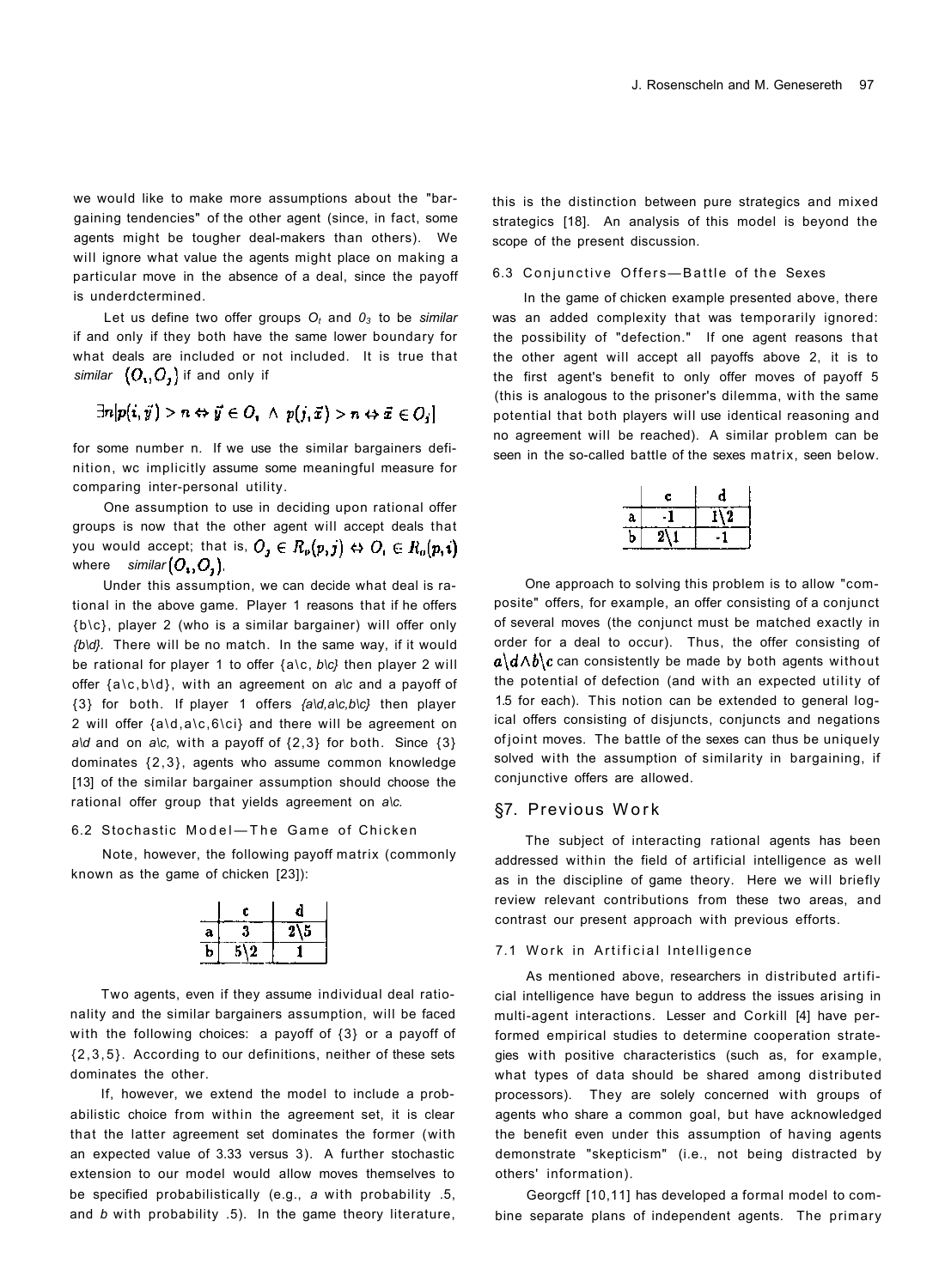concern is to avoid destructive interference caused by simultaneous access to a shared resource. The model used assumes that the agents have separate goals, but that these goals do not directly oppose one another. Cooperative action is neither required nor exploited, except insofar as it allows agents to keep out of each other's way.

Other notable efforts include Smith's work on the contract net [7], Malone's work extending the contract net model using economic theory [19], and the theoretical work on knowledge and belief of carried out by Appelt, Moore, Konolige, Halpern and Moses [1, 14, 15, 16, 17, 20, 21].

The current work extends these previous models of interaction by allowing a fuller range of goal disagreements among agents. By using a framework that captures total and partial goal conflicts, it allows investigation into compromise, promises and cooperative action.

This paper considers the communication scenario in ways similar to the manner in which previous work [8, 9] investigated cooperation among rational agents when no communication occurs. Below we briefly note the advantages that were gained when communication and promises were added to the interaction model.

The best plan interaction was handled in our framework by assuming individual deal rationality. Because in the no-communication case this scenario could not be solved using individual move rationality, other assumptions were introduced: *informed rationality* in [8] and *common rationality* in [9]. Informed rationality constrained *allowcdm* in a way that assumed each player would respond in a rational way to the others' moves, whatever they might be.

It should be noted in passing that an assumption of common knowledge of rationality will also allow for a solution to the best plan case, though this has not previously been pursued in the literature.

To solve the prisoner's dilemma, even more assumptions had to be introduced. The interested reader is referred to |8] and [9] for full details; see also [25].

Even using a variety of assumptions, previous work could not handle the multiple best plan case, where there arc several outcomes all equally recognized as best by all players. To break the symmetry, some communication is needed, though this communication can be as simple as self-identification and reliance on a common rule (e.g., agent with lowest name performs lowest ordered action).

#### 7.2 Game Theory

Game theory has focused on a variety of interactions, and sought to characterize the types of actions that rational agents will take in each. Many of the same questions that come up in our work have been addressed by game theoreticians. Their approach, however, has left some important issues unexamined. Consider the following quote from the classic game theory text, [18]:

Though it is not apparent from some writings, the term "rational" is far from precise, and it certainly means different things in the different theories that have been developed. Loosely, it seems to include any assumption one makes about the players maximizing something, and any about complete knowledge on the part of the player in a very complex situation... *[Games and Decisions,*  p. 5]

As another example, consider the following best plan interaction:

|   | Α, |    |
|---|----|----|
| A |    | ٠. |
| Ð |    | х  |

It was demonstrated above that the best plan case can only be solved under particular definitions of rationality. Rapoport and Guyer, however, writing in [23], put forward the following *assumption* regarding agents' behavior (citing the similarity with [26]):

*{A3).* If a game has a single Pareto equilibrium, the players will choose the strategy which contains it...

Our assumption (A3) says that  $A_1A_2$  is the natural outcome, which, of course, is dictated by common sense... we shall refer to this as a *prominent solution. [A Taxonomy of 2 X 2 Games]* 

In short, game theory has sometimes been willing to take for granted certain types of behavior without carefully formalizing its definitions of rationality, or its assumptions of inter-agent knowledge.

These questions are particularly important in the field of artificial intelligence. We arc not interested in characterizing game matrices: we want to characterize agent rationality and explore the consequences of various assumptions. The goal is to be able to implement intelligent agents whose strategies of behavior will be provably rational.

#### §8. Conclusion

Intelligent agents will inevitably need to interact flexibly in real world domains. Previous work has not modeled the full range and complexity of agents' varied goals. The benevolent agent assumption, which assumes that agents have identical or non-conflicting goals, has permeated previous approaches to distributed AI .

This paper has presented a framework for interaction that explicitly accounts for communication and promises, and allows multiple goals among agents. The model provides a unified solution to a wide range of problems, including the types of interactions discussed in [8] and [9],